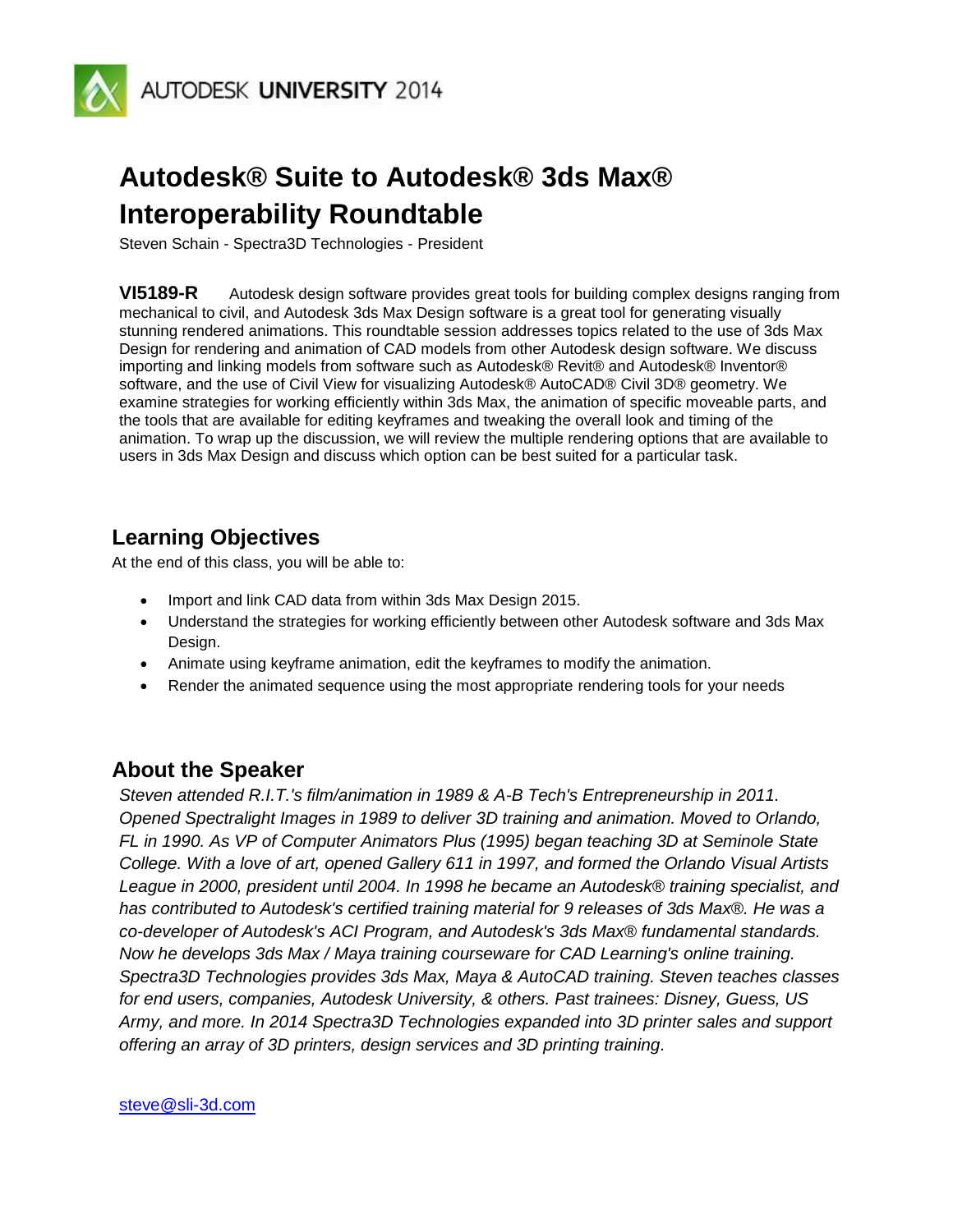# **Autodesk® Suite to Autodesk® 3ds Max® Interoperability**

## **Simple Ground Rules, Please think about these ground rules…**

- Keep comments short (think Twitter)
- Give everyone a chance to speak
- Share your solutions (no complaints)
- Talk about what works for you
- No sales pitches please

### **Suite Interoperability**

- Who uses a suite workflow?
- What software?
	- o AutoCAD
	- o Revit
	- o Inventor
	- o Civil 3D
	- o Maya
	- o Alias
	- $\circ$  Other
- Project / File management and communication
	- o Inter department communication
	- o Configuration management tools
	- o Directory and file naming conventions
- Linking / Importing geometry issues
	- o AutoCAD / REVIT link
	- o Inventor import
		- **Body objects or meshes**
	- o Civil 3D
		- **Civil View or AutoCAD Link**
	- o Other file formats
- Hierarchies and Animation methods
	- o Hierarchy creation methods
		- **-** Helpers or Direct linking
	- o Animation methods
		- **Use of IK**
		- **Keyframe vs. procedural animation**